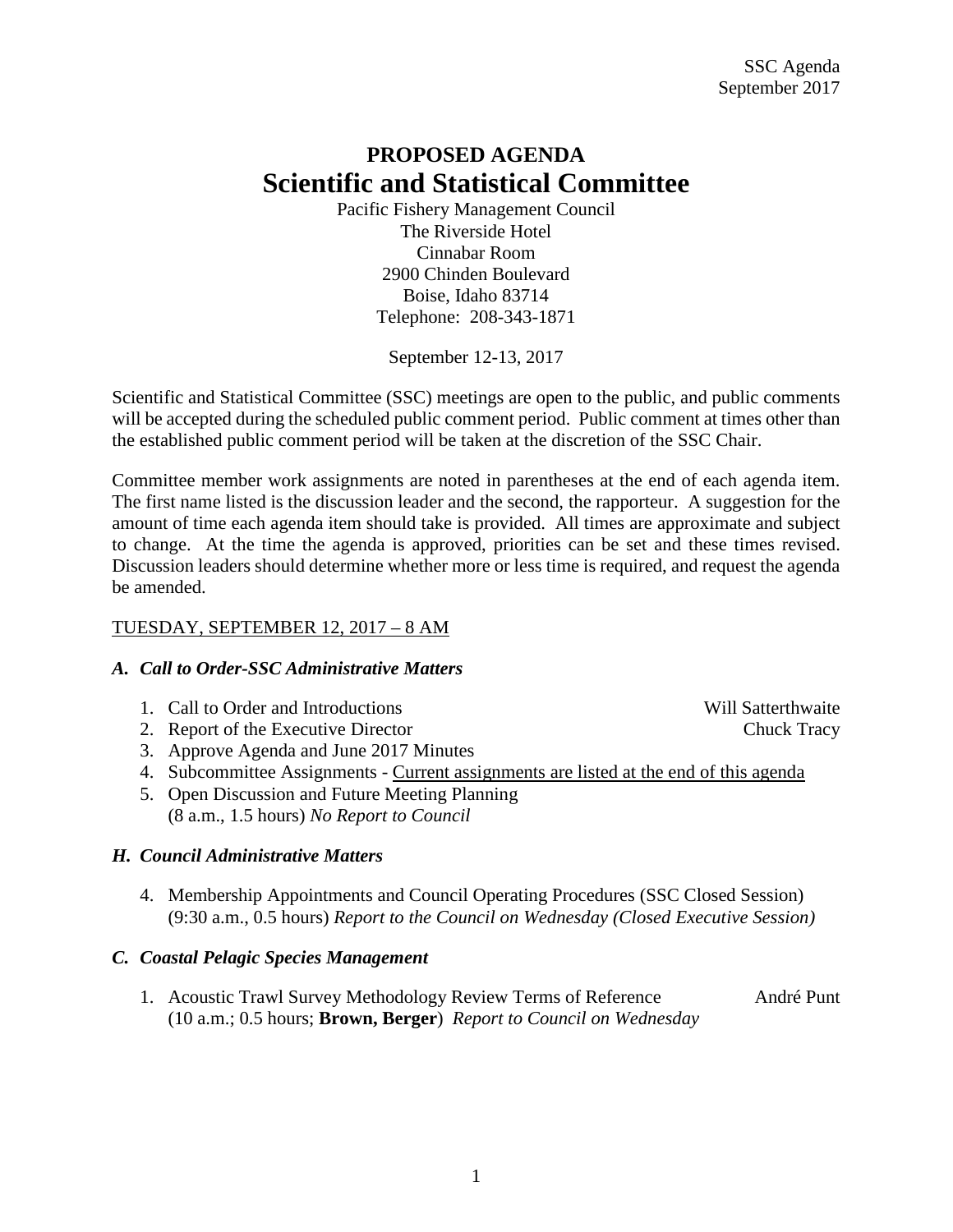#### *F. Salmon Management*

- 1. Methodology Review Final Topic Selection **Robin Enlistic Robin Enlike** (10:30 a.m.; 0.5 hours; **Johnson, Byrne**) *Report to Council on Wednesday*
- 2. Sacramento River Winter Chinook Control Rule, Preliminary Recommendations and the set of the set of the Michael O'Farrell (11 a.m.; 1 hour; **Harte, Speir**) *Report to Council on Wednesday*

## LUNCH (12-1:30 p.m.)

#### *E. Groundfish Management*

- 2. Off-Year Science Improvements John DeVore (1:30 p.m.; 1 hour; **Sampson, Dorn**) *Joint Session with the Groundfish Management Team in the Cinnabar Room; Report to Council on Thursday*
	- 3. Stock Assessment Methodology Review Topic Selection Dave Sampson (2:30 p.m.; 1 hour; **Tsou, Budrick**) *Report to Council on Thursday*

## PUBLIC COMMENT PERIOD

3:30 p.m. (or immediately following Agenda Item E.3) Public comments, including comments on issues not on the agenda, are accepted at this time.

#### *A. SSC Administrative Matters, continued*

6. Review Statements

#### WEDNESDAY, SEPTEMBER 13, 2017 – 8 AM

#### *A. SSC Administrative Matters, continued*

7. Review Statements (8 a.m., 1 hour)

#### *I. Ecosystem-Based Management*

- 1. Climate Vulnerability Assessment Report Martin Dorn (9:00 a.m.; 1 hour; **Holland, Punt**) *Report to Council on Friday*
- 2. FEP Initiatives: Scoping and Selection Martin Dorn (10:00 a.m.; 0.5 hours; **Harte, Piner**) *Report to Council on Friday*